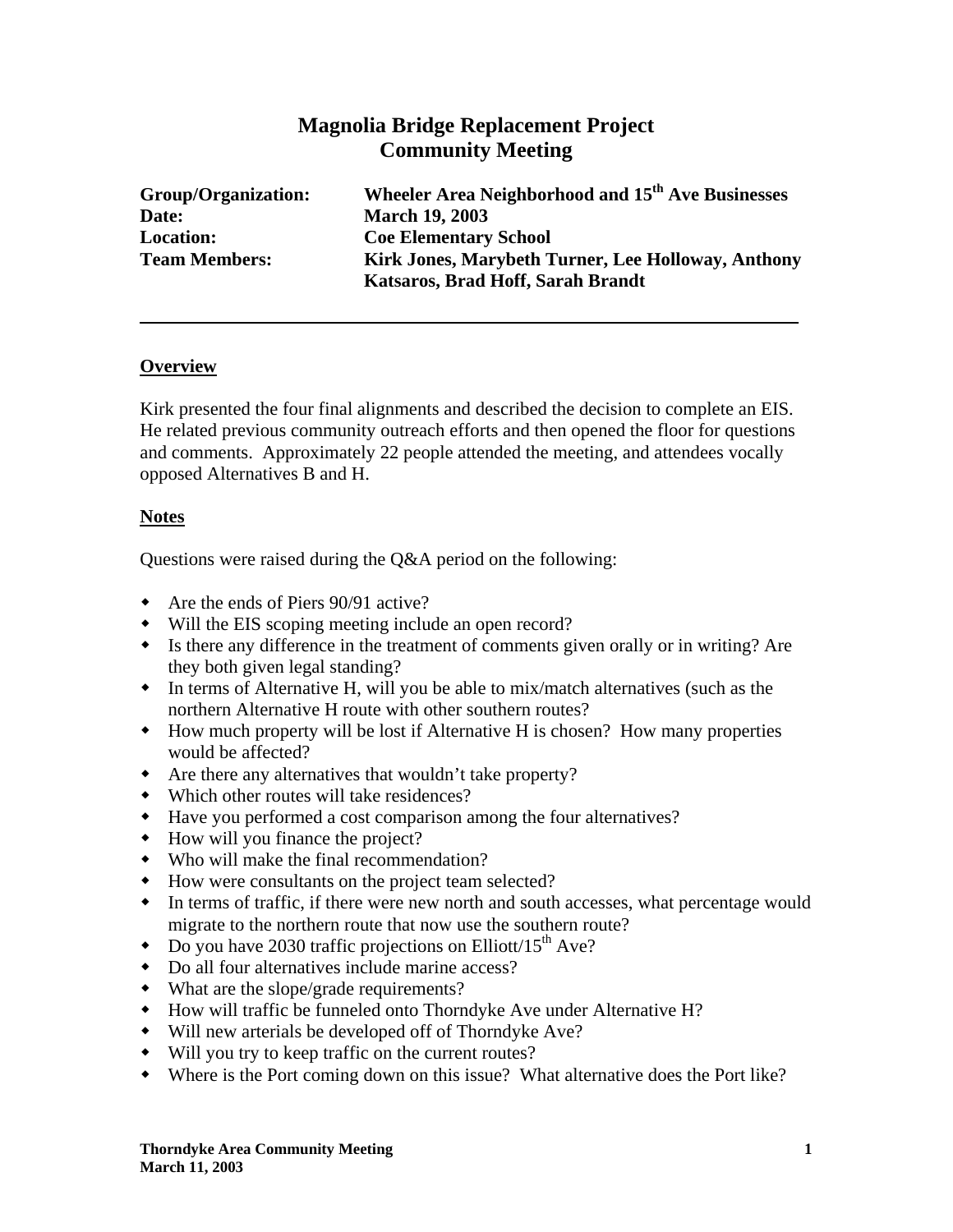- Will the value of the Port's property increase if there are less visual obstruction from the bridge structure?
- How much influence does the Port have in this process?
- What will you do with westbound traffic once it gets to Thorndyke?
- Neighbors near Alternative H are concerned with:
	- o Noise of stop-and-go traffic
	- $\circ$  Cut through traffic between  $28<sup>th</sup>$  Avenue and Thorndyke Ave.
	- o Light impacts (headlights, etc.)
	- o Change in neighborhood character (people like Magnolia as it is: quiet)
- One residents survey of her neighbors (~20 people talked to) revealed no voice for a fourth access
- There are currently no backups on the existing Magnolia Bridge since the Galer Flyover was built (and trains don't create delays)
- $\bullet$  Backups on 15<sup>th</sup> Ave have also decreased since the Galer Flyover was built
- Why is there a need for more access?
- Who really wants a fourth access point?
- Why would Magnolia get a second bridge when there are so many other more critical issues and troublesome area? (e.g., Viaduct)
- There seems to be less concern for people than for businesses and other factors in this process.
- How does public input get incorporated?
- Have you factored the monorail into project planning? How about monorail parking areas?
- Will Alternative H create more traffic congestion at Wheeler?
- Who's on the Design Advisory Group?
- Design Advisory Group members all have other axes to grind (and don't represent average citizens)
- Representation on the Design Advisory Group doesn't accurately reflect people in Magnolia. People are frustrated with the lack of representation for their viewpoints on the DAG, and those on the DAG are poor liaisons back to the community.
- There are still voids in the communication with citizens (e.g., gaps in the mailing list, some haven't received postcards, etc.)
- One resident has talked with approximately 1,500 people, and most want to maintain the bridge where it is and wonder who developed Alternative B.
- Will you quantify the number of comments for and against each alternative?
- It appears that Alternative B is the only alternative that would impact wildlife. *(Kirk explained that Alternative A would also impact water habitat.)*
- One resident explained that she's heard the Port is in favor of Alternative B.
- Why are contaminated sediments at the tank farm an issue (Alternative D)?
- What is good about Alternative H?
- Has the Port provided a date that they expect to start their redevelopment of their property?
- Is Alternative A the same height as the existing bridge? Can it be made seismically safe?
- In the evaluation of costs, consider the additional cost in time, distance, and gas that Alternative B will create as a longer route.